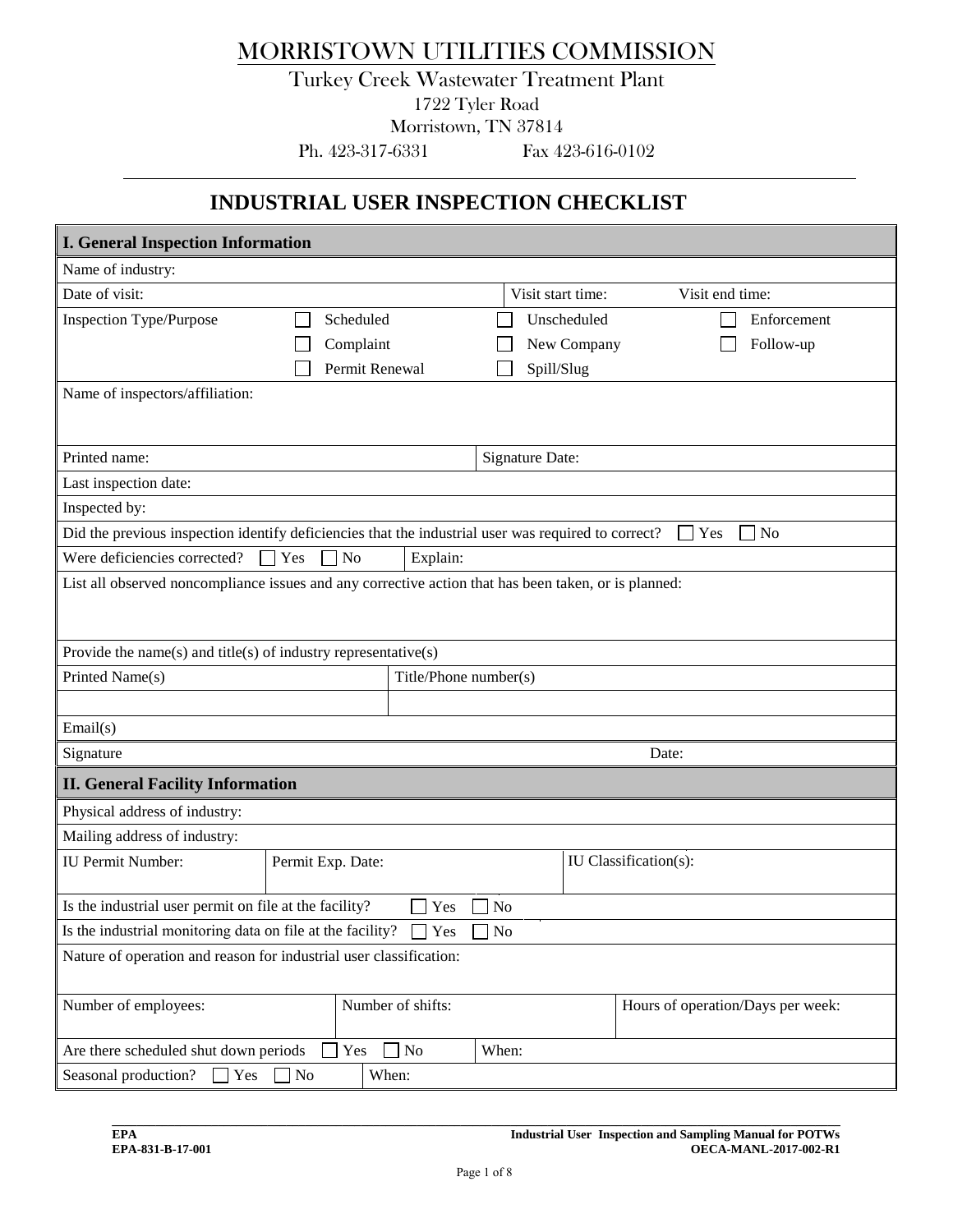| Number of wastewater discharge points to the POTW:                                                                                                                                                                                                    |                       |  |  |  |  |  |
|-------------------------------------------------------------------------------------------------------------------------------------------------------------------------------------------------------------------------------------------------------|-----------------------|--|--|--|--|--|
| All discharge points accounted for?                                                                                                                                                                                                                   | If no, explain:       |  |  |  |  |  |
| Yes $\n $ No                                                                                                                                                                                                                                          |                       |  |  |  |  |  |
| <b>III. Production/Process Areas</b>                                                                                                                                                                                                                  |                       |  |  |  |  |  |
| Comprehensive process description (identify raw materials, processes used, products produced/amount of finished product, and<br>wastes and their destination; attach a process diagram if available) or if in Control Authority's file, so reference: |                       |  |  |  |  |  |
| Any substantial changes or planned changes in manufacturing processes?<br>Yes<br>$\perp$ No<br>(If Yes, describe in XIII. Notes section.                                                                                                              |                       |  |  |  |  |  |
| Production and flows verified for Production-Based CIUs? [<br>Yes<br>N <sub>o</sub><br>N/A                                                                                                                                                            |                       |  |  |  |  |  |
| Has there been any production or flow changes since the last inspection?<br>$ $   Yes<br>$\vert$ No<br>If yes to either, has production or flow increased or decreased greater than 20%<br>Yes<br>No                                                  |                       |  |  |  |  |  |
| Did the industrial user report changes in process(es) to the POTW?                                                                                                                                                                                    | N/A<br>Yes<br>No      |  |  |  |  |  |
| Describe the condition of process area(s):                                                                                                                                                                                                            |                       |  |  |  |  |  |
| Describe any housekeeping concerns:                                                                                                                                                                                                                   |                       |  |  |  |  |  |
| Do floor drains/troughs lead to the POTW?                                                                                                                                                                                                             | Yes<br>N <sub>o</sub> |  |  |  |  |  |
| Are incompatible process/raw materials separated?                                                                                                                                                                                                     | N <sub>o</sub><br>Yes |  |  |  |  |  |
| Are pipes labeled/color coded with directional flow arrows for easy identification?                                                                                                                                                                   | Yes<br>N <sub>o</sub> |  |  |  |  |  |
| Are temporary hoses in place as part of production?                                                                                                                                                                                                   | Yes<br>N <sub>o</sub> |  |  |  |  |  |
| Is a comprehensive piping diagram available at the facility?                                                                                                                                                                                          | Yes<br>N <sub>0</sub> |  |  |  |  |  |
| Are process tanks labelled?<br>Yes<br>N <sub>o</sub>                                                                                                                                                                                                  | NA                    |  |  |  |  |  |
| Are storage tanks labelled?<br>N <sub>o</sub><br>Yes<br>$\blacksquare$                                                                                                                                                                                | <b>NA</b>             |  |  |  |  |  |
| Is the industrial user meeting its best management practices requirements?                                                                                                                                                                            | Yes<br>No<br>N/A      |  |  |  |  |  |
| How often is the production area cleaned?                                                                                                                                                                                                             |                       |  |  |  |  |  |
| What chemicals are used in the cleaning of the production area?                                                                                                                                                                                       |                       |  |  |  |  |  |
| Is the wastewater generated from cleaning the production area discharged to the POTW? $\Box$ Yes                                                                                                                                                      | N/A<br>N <sub>o</sub> |  |  |  |  |  |
| Attach a schematic description of the production process(es) at the facility (or if in City's file, so reference).                                                                                                                                    |                       |  |  |  |  |  |
| <b>IV. Wastewater Production</b>                                                                                                                                                                                                                      |                       |  |  |  |  |  |
| Water source(s):                                                                                                                                                                                                                                      |                       |  |  |  |  |  |
| Water usage:                                                                                                                                                                                                                                          |                       |  |  |  |  |  |
| Is water consumption balanced with wastewater production?<br>$\Box$ Yes<br><b>No</b><br>Explain:                                                                                                                                                      |                       |  |  |  |  |  |
| Wastestream flow(s) discharged to the POTW (describe and include flow when available):                                                                                                                                                                |                       |  |  |  |  |  |
| Production process(es):                                                                                                                                                                                                                               |                       |  |  |  |  |  |
| Contact cooling water:                                                                                                                                                                                                                                |                       |  |  |  |  |  |
| Boiler blowdown/makeup:                                                                                                                                                                                                                               |                       |  |  |  |  |  |
| Evaporation (loss):                                                                                                                                                                                                                                   |                       |  |  |  |  |  |
| Non-contact cooling water:                                                                                                                                                                                                                            |                       |  |  |  |  |  |
| Lawn maintenance/Irrigation (loss):                                                                                                                                                                                                                   |                       |  |  |  |  |  |

**\_\_\_\_\_\_\_\_\_\_\_\_\_\_\_\_\_\_\_\_\_\_\_\_\_\_\_\_\_\_\_\_\_\_\_\_\_\_\_\_\_\_\_\_\_\_\_\_\_\_\_\_\_\_\_\_\_\_\_\_\_\_\_\_\_\_\_\_\_\_\_\_\_\_\_\_\_\_\_\_\_\_\_\_\_\_\_\_\_\_\_\_\_\_\_\_\_\_\_\_\_\_\_\_\_\_\_\_\_\_\_\_\_\_\_\_\_**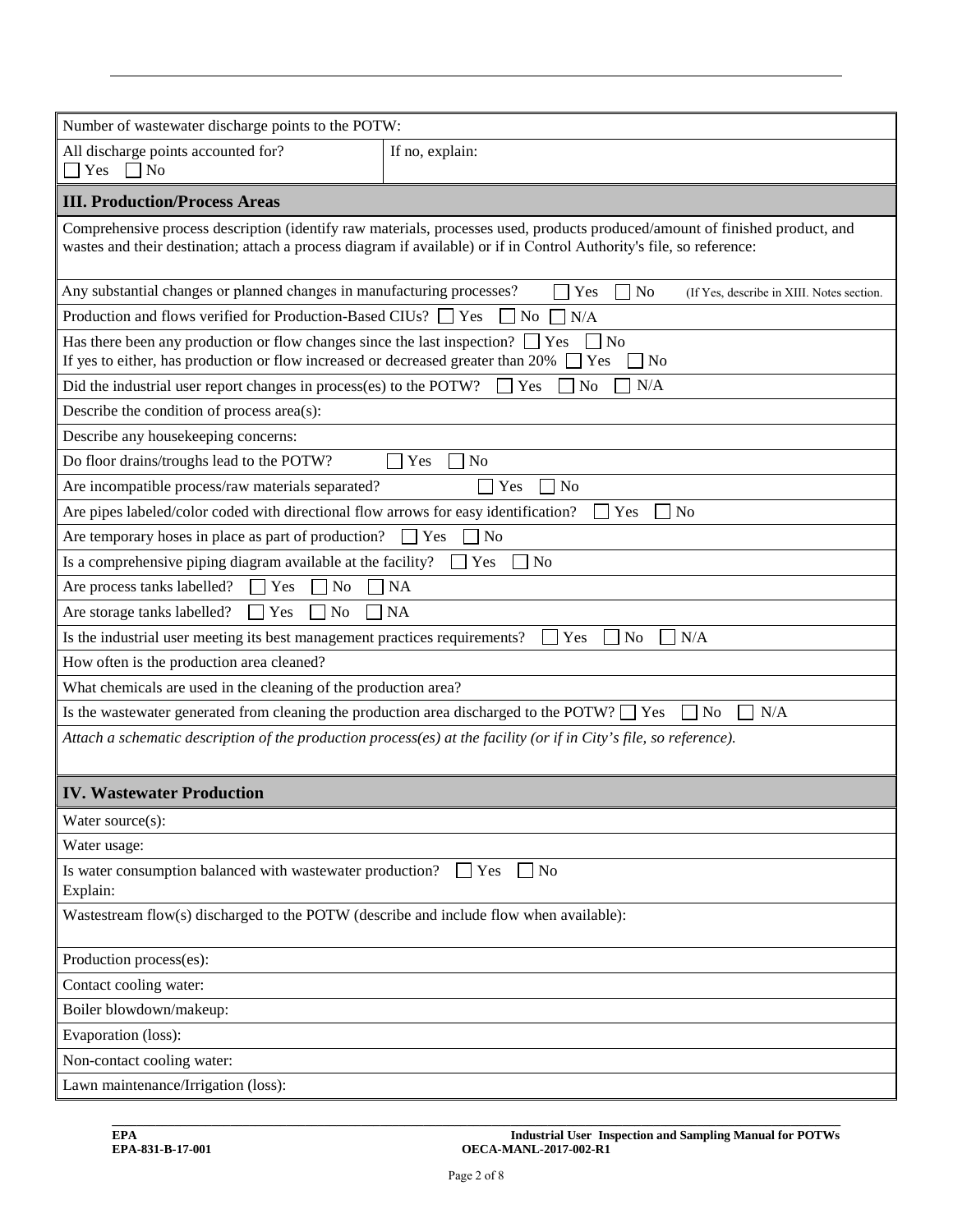|                                                                                                                                            | Are there any diversion meters in use (credit given for water used in final product, evaporation or lawn care)? $\Box$ Yes<br>N <sub>0</sub> |                                 |                             |  |  |
|--------------------------------------------------------------------------------------------------------------------------------------------|----------------------------------------------------------------------------------------------------------------------------------------------|---------------------------------|-----------------------------|--|--|
| Sanitary:                                                                                                                                  |                                                                                                                                              |                                 |                             |  |  |
| Wastewater hauled offsite (include names of haulers and destination):                                                                      |                                                                                                                                              |                                 |                             |  |  |
| Other:                                                                                                                                     |                                                                                                                                              |                                 |                             |  |  |
| Sanitary:<br>(gpd)                                                                                                                         | Process:                                                                                                                                     | Combined:<br>(gpd)              | (gpd)                       |  |  |
| Describe any substantial changes $(+/20%)$ in wastewater flow (changes that have occurred and changes that are planned):                   |                                                                                                                                              |                                 |                             |  |  |
|                                                                                                                                            |                                                                                                                                              |                                 |                             |  |  |
| Did the industrial user report changes in wastewater flow to the POTW?                                                                     |                                                                                                                                              | No<br>NA<br>Yes                 |                             |  |  |
| Is dilution of the wastewater stream occurring, or is there any potential for dilution?                                                    |                                                                                                                                              | Yes<br>No                       |                             |  |  |
|                                                                                                                                            |                                                                                                                                              |                                 |                             |  |  |
|                                                                                                                                            |                                                                                                                                              |                                 |                             |  |  |
|                                                                                                                                            |                                                                                                                                              |                                 |                             |  |  |
| <b>V. Pretreatment System</b>                                                                                                              |                                                                                                                                              |                                 |                             |  |  |
| Does the industrial user treat its process wastewater prior to discharge to the POTW?                                                      |                                                                                                                                              | Yes<br>$\overline{\phantom{a}}$ | NA<br>No                    |  |  |
| Type of pretreatment system (Describe and include comprehensive schematic description if available or if in City's file, so<br>reference): |                                                                                                                                              |                                 |                             |  |  |
| Check which of the following are utilized for pretreatment prior to discharge to sanitary sewer:                                           |                                                                                                                                              |                                 |                             |  |  |
| Dissolved air floatation                                                                                                                   | Membrane Tech.                                                                                                                               | Ion Exchange                    | <b>Biological Treatment</b> |  |  |
| Centrifugation                                                                                                                             | Flow Equalization                                                                                                                            | Ozonation                       | Chlorinating                |  |  |
| Chemical Precipitation w/Clarifier                                                                                                         | Oil/Water Separation                                                                                                                         | Reverse Osmosis                 | Grit Removal                |  |  |
| Sludge Filter Press                                                                                                                        | Grease Trap                                                                                                                                  | Rotary Macro Screen             | Solvent Distillation        |  |  |
| pH Adjustment                                                                                                                              | Sand Trap                                                                                                                                    | Sedimentation                   | Silver Recovery             |  |  |
| Belt/Disk/Rope Oil Skimmer                                                                                                                 | <b>CN</b> Destruct                                                                                                                           | Hex Cr Reduction                | Segregation of Streams      |  |  |
| Surfactants                                                                                                                                | Work Tank Agitation                                                                                                                          | De-Foaming                      | <b>Chelating Agents</b>     |  |  |
| Continuous flow                                                                                                                            | Batch                                                                                                                                        |                                 | Combined                    |  |  |
| Condition/operation of pretreatment system:                                                                                                |                                                                                                                                              | Fair<br>Good                    | Poor                        |  |  |
| Explain condition rating                                                                                                                   |                                                                                                                                              |                                 |                             |  |  |
| Are equipment maintenance records maintained and available for review?<br>Yes<br>N <sub>o</sub><br><b>NA</b>                               |                                                                                                                                              |                                 |                             |  |  |
| Are equipment calibration records available, and are calibration frequencies adequate?<br>$\Box$ Yes<br>∐ NA<br>$\Box$ No                  |                                                                                                                                              |                                 |                             |  |  |
| Does the industrial user have a critical spare parts inventory?<br>$\Box$ Yes<br>No<br><b>NA</b>                                           |                                                                                                                                              |                                 |                             |  |  |
| Is the detention time/mixing time in the pretreatment system adequate?<br><b>NA</b><br>Yes<br>No                                           |                                                                                                                                              |                                 |                             |  |  |
| Is the pH monitoring system working properly?<br><b>NA</b><br>Yes<br>No                                                                    |                                                                                                                                              |                                 |                             |  |  |
| Does the industrial user have a continuous pH monitoring system?<br>Yes<br>No<br>$\vert$ NA                                                |                                                                                                                                              |                                 |                             |  |  |
| Is the pretreatment system operator trained and certified?<br><b>NA</b><br>Yes<br>No                                                       |                                                                                                                                              |                                 |                             |  |  |
| Is there an operator for each shift?<br>$\blacksquare$ Yes<br>No<br><b>NA</b>                                                              |                                                                                                                                              |                                 |                             |  |  |
| Has the system experienced operational/upset problems since the last inspection?<br>$\Box$ Yes<br>$ $ No<br>  NA                           |                                                                                                                                              |                                 |                             |  |  |
| Describe:                                                                                                                                  |                                                                                                                                              |                                 |                             |  |  |
| VI. Slug/Spill Controls, Best Management Practices                                                                                         |                                                                                                                                              |                                 |                             |  |  |
| Who has the authority to halt the discharge from the facility should a spill or slug discharge occur?                                      |                                                                                                                                              |                                 |                             |  |  |
| How are employees informed of whom to call at the POTW in case of a spill or slug discharge?                                               |                                                                                                                                              |                                 |                             |  |  |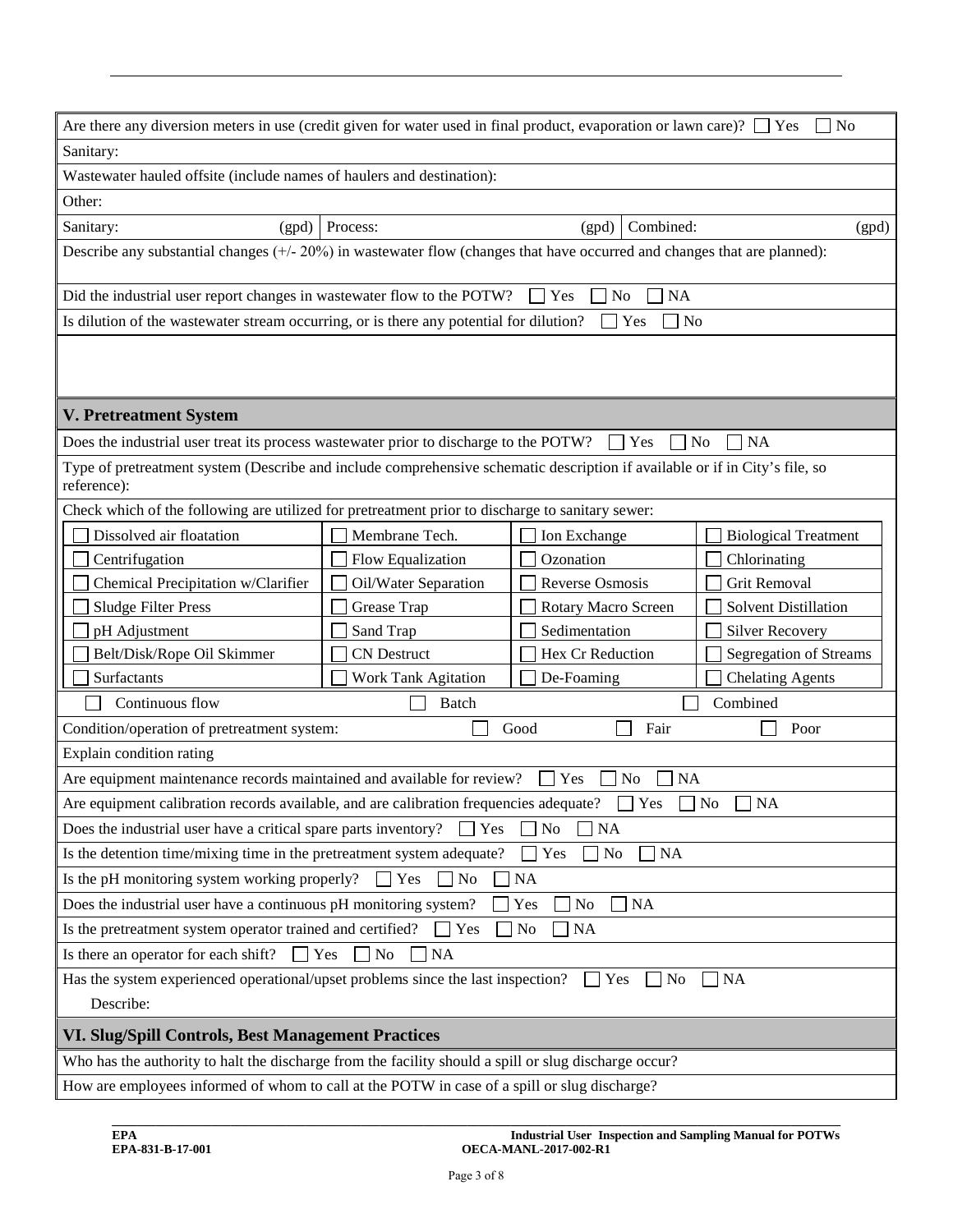| Is the facility required to implement a slug discharge control plan? $\Box$ Yes                     | N <sub>o</sub>                             |  |  |  |  |
|-----------------------------------------------------------------------------------------------------|--------------------------------------------|--|--|--|--|
| Is slug plan up to date? (updated every two years)<br>Yes $\n $ No<br>If No Explain:                | Record Revision Date:                      |  |  |  |  |
| Is the slug discharge control plan appropriate for current conditions? $\Box$ Yes<br>N <sub>o</sub> |                                            |  |  |  |  |
| Does the permit require or allow BMPs?<br>$\Box$ Required?<br>Allowed?<br>Voluntary?<br>$N_A$       |                                            |  |  |  |  |
| Types of BMPs                                                                                       |                                            |  |  |  |  |
|                                                                                                     |                                            |  |  |  |  |
| Installation of treatment                                                                           |                                            |  |  |  |  |
| Prohibitions on certain practices, activities or discharges                                         |                                            |  |  |  |  |
| Requirements for operation and maintenance of treatment units                                       |                                            |  |  |  |  |
| Timeframes associated with key activities                                                           |                                            |  |  |  |  |
| Compliance certification, reporting and records retention                                           |                                            |  |  |  |  |
| Slug discharge control plan                                                                         |                                            |  |  |  |  |
| Solvent management plan                                                                             |                                            |  |  |  |  |
| Other                                                                                               |                                            |  |  |  |  |
| Description of Required BMPs:                                                                       |                                            |  |  |  |  |
|                                                                                                     |                                            |  |  |  |  |
| Description of Allowed BMPs:                                                                        |                                            |  |  |  |  |
|                                                                                                     |                                            |  |  |  |  |
|                                                                                                     |                                            |  |  |  |  |
| Description of Voluntary BMPs:                                                                      |                                            |  |  |  |  |
|                                                                                                     |                                            |  |  |  |  |
|                                                                                                     |                                            |  |  |  |  |
| P2 Equipment/Practices in use:                                                                      |                                            |  |  |  |  |
| <b>Overflow Alarms</b>                                                                              | <b>Aqueous Cleaning Solutions</b>          |  |  |  |  |
| Fog/Halo Spray Rinsing                                                                              | <b>Countercurrent Cascade Rinsing</b>      |  |  |  |  |
| <b>Dragout Collection Trays</b>                                                                     | Seal-Less Pumps                            |  |  |  |  |
| Air Jets/Curtains                                                                                   | Horizontal Work Tank Negative Air Blankets |  |  |  |  |
| <b>Electrolytic Recovery</b>                                                                        | Cartridge or Membrane Filtration           |  |  |  |  |
| <b>Aqueous Paint Stripping Solutions</b>                                                            | Bead/Powder Blast Paint Removal            |  |  |  |  |
| Biocide Addition to Lengthen Coolant Life                                                           | Centrifugation of Machining Coolant        |  |  |  |  |
| <b>Flow Restrictors</b>                                                                             | Overspray Recycle                          |  |  |  |  |
| In-Situ Recycle (Ion Exchange, Reverse Osmosis)<br><b>Conductivity Probes</b>                       |                                            |  |  |  |  |
| Dead/Stagnant Rinse Tanks<br>Evaporation                                                            |                                            |  |  |  |  |
| <b>NA</b><br>Are BMPs installed correctly?<br>Yes<br>N <sub>0</sub>                                 |                                            |  |  |  |  |
| If Yes, does the BMP require installation of further treatment technology?<br>No<br>NA<br>Yes       |                                            |  |  |  |  |
| Explain:                                                                                            |                                            |  |  |  |  |
| Does facility have its own EMS or a similar version?<br>Yes<br>No<br><b>NA</b>                      |                                            |  |  |  |  |
| Is the facility ISO 14001 certified? [<br>Yes<br>N <sub>0</sub><br><b>NA</b><br>$\blacksquare$      |                                            |  |  |  |  |
| Corrective actions necessary?<br>Yes<br>N <sub>o</sub><br><b>NA</b>                                 |                                            |  |  |  |  |
| Explain:                                                                                            |                                            |  |  |  |  |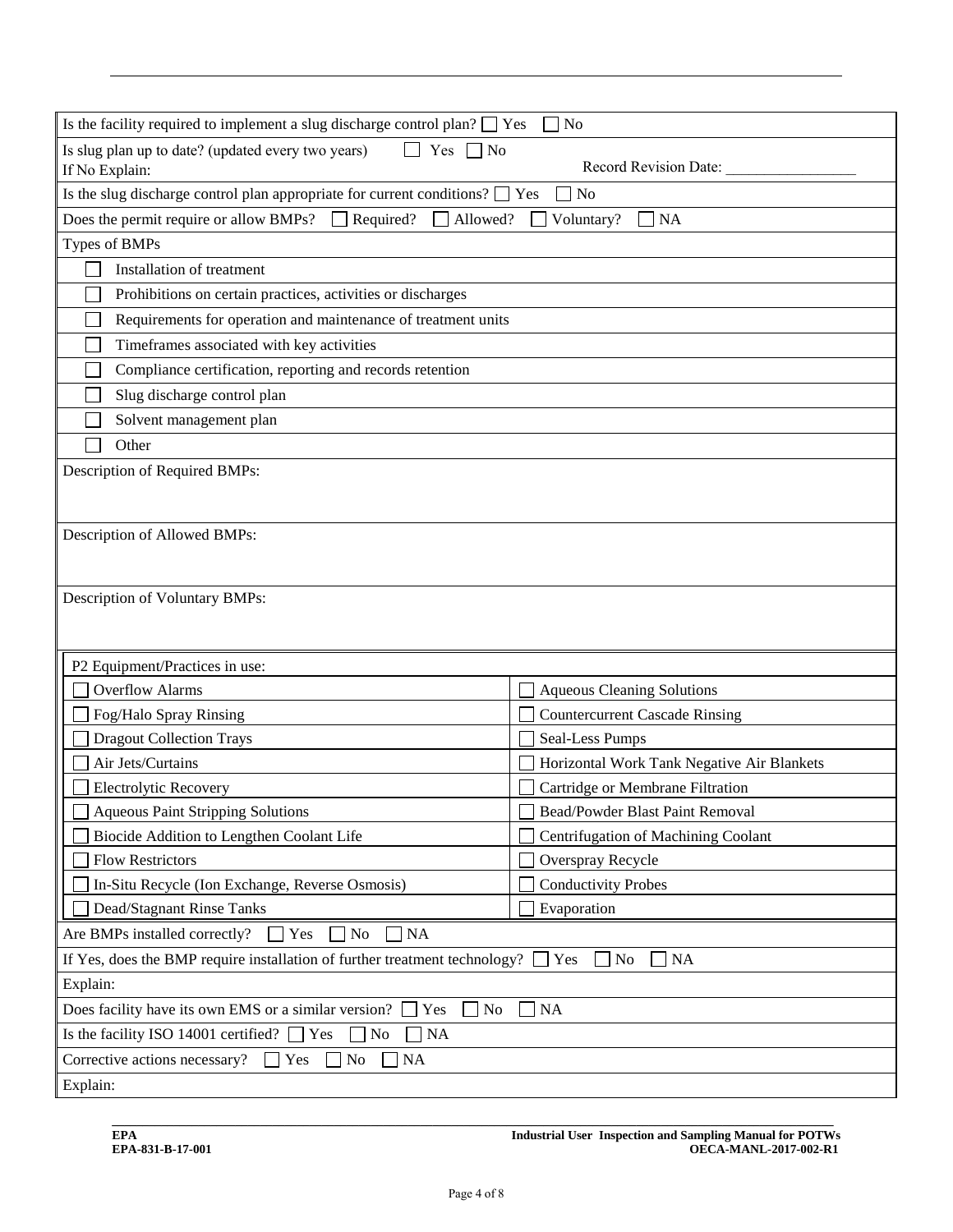| <b>VII. Chemical Storage</b>                                                                                                                                                                                                                                                                                                                                                                                         |  |  |  |  |  |  |
|----------------------------------------------------------------------------------------------------------------------------------------------------------------------------------------------------------------------------------------------------------------------------------------------------------------------------------------------------------------------------------------------------------------------|--|--|--|--|--|--|
| Chemical storage area (identify the chemicals that are maintained on site and how they are stored):                                                                                                                                                                                                                                                                                                                  |  |  |  |  |  |  |
| Any floor drains?<br>N <sub>o</sub><br>Yes<br><b>No</b><br>Any spill control measures?<br>Yes                                                                                                                                                                                                                                                                                                                        |  |  |  |  |  |  |
| Can chemicals reach floor drains if spilled?<br>Yes<br>N <sub>o</sub>                                                                                                                                                                                                                                                                                                                                                |  |  |  |  |  |  |
| Is chemical containment needed?<br>$\Box$ Yes<br>N <sub>o</sub>                                                                                                                                                                                                                                                                                                                                                      |  |  |  |  |  |  |
| How often are floors washed?<br>What chemicals are used?                                                                                                                                                                                                                                                                                                                                                             |  |  |  |  |  |  |
| How often is equipment washed?<br>What chemicals are used?                                                                                                                                                                                                                                                                                                                                                           |  |  |  |  |  |  |
| Does the facility have the potential for a slug discharge?<br>N <sub>0</sub><br>Yes                                                                                                                                                                                                                                                                                                                                  |  |  |  |  |  |  |
| Is the facility required to have a slug control program?<br>N <sub>o</sub><br>Yes                                                                                                                                                                                                                                                                                                                                    |  |  |  |  |  |  |
| Is the slug discharge control plan available onsite?<br>Yes<br>N <sub>o</sub>                                                                                                                                                                                                                                                                                                                                        |  |  |  |  |  |  |
| N <sub>o</sub><br>Is the slug discharge control plan still adequate?<br>Yes                                                                                                                                                                                                                                                                                                                                          |  |  |  |  |  |  |
| Has the facility had any past slug discharges?<br>Yes<br>N <sub>o</sub>                                                                                                                                                                                                                                                                                                                                              |  |  |  |  |  |  |
| Are signs posted to inform employees about improper discharge practices?<br>$\mathbf{Yes}$<br>N <sub>o</sub>                                                                                                                                                                                                                                                                                                         |  |  |  |  |  |  |
| <b>VIII. Sludge Generation</b>                                                                                                                                                                                                                                                                                                                                                                                       |  |  |  |  |  |  |
| If the facility generates sludge or hauls regulated wastes, please complete the following information. (If not, go to next section)                                                                                                                                                                                                                                                                                  |  |  |  |  |  |  |
| Sludge dewatering method (plate/frame filter, belt press, rotating<br>Amount generated (55 gal barrel [bbl]/mo):<br>drum vacuum, centrifuge, indexing paper filters, etc.):                                                                                                                                                                                                                                          |  |  |  |  |  |  |
| Where does the liquid from dewatering go?<br>Disposal method:                                                                                                                                                                                                                                                                                                                                                        |  |  |  |  |  |  |
| Sludge Storage (bbl):<br>Manifests available?<br>Shipment frequency:<br>Yes<br>No                                                                                                                                                                                                                                                                                                                                    |  |  |  |  |  |  |
| Sludge hauler(s):<br>Disposal location(s):                                                                                                                                                                                                                                                                                                                                                                           |  |  |  |  |  |  |
| Is the sludge generated characterized as a hazardous waste? [<br>No<br>Yes                                                                                                                                                                                                                                                                                                                                           |  |  |  |  |  |  |
| If yes, are hauling manifests available? $\Box$ Yes<br>N <sub>o</sub>                                                                                                                                                                                                                                                                                                                                                |  |  |  |  |  |  |
| $\neg$ No<br>Is any sludge sent off as a valuable raw material? $\Box$ Yes<br>Examples: Zn sulfate sold to fertilizer mfg.; hydrochloric acid pickle liquor for local POTW's coagulation and phosphorous<br>removal; spent sulfuric pickle liquor to formulate with ammonia for fertilizer; Al hydroxide filter cake in alum form for sale to<br>POTWs; chrome/nickel sludge used to produce ferronickel alloy; etc. |  |  |  |  |  |  |
| <b>IX. Hazardous Waste Generation</b>                                                                                                                                                                                                                                                                                                                                                                                |  |  |  |  |  |  |
| N <sub>o</sub><br><b>NA</b><br>Is hazardous waste generated<br>Yes<br>$\overline{\phantom{0}}$                                                                                                                                                                                                                                                                                                                       |  |  |  |  |  |  |
| $\Box$ NA<br>Yes<br>N <sub>o</sub><br>Is hazardous waste discharged to the POTW                                                                                                                                                                                                                                                                                                                                      |  |  |  |  |  |  |
| Manner of hazardous waste disposal:                                                                                                                                                                                                                                                                                                                                                                                  |  |  |  |  |  |  |
| Are hazardous wastes drummed and labeled?<br>Yes<br>N <sub>o</sub>                                                                                                                                                                                                                                                                                                                                                   |  |  |  |  |  |  |
| Yes<br><b>No</b><br>Are hazardous wastes held onsite for more than 180 days?                                                                                                                                                                                                                                                                                                                                         |  |  |  |  |  |  |
| Does the industrial user have hazardous waste manifests?<br>Yes<br>N <sub>0</sub>                                                                                                                                                                                                                                                                                                                                    |  |  |  |  |  |  |
| Any other problems associated with hazardous waste?<br>No<br>Yes<br>Explain:                                                                                                                                                                                                                                                                                                                                         |  |  |  |  |  |  |
| <b>X. Solid Waste Production</b>                                                                                                                                                                                                                                                                                                                                                                                     |  |  |  |  |  |  |
| Are solid wastes (other than sludge) produced during manufacturing process?<br>$\overline{N}$<br>Yes                                                                                                                                                                                                                                                                                                                 |  |  |  |  |  |  |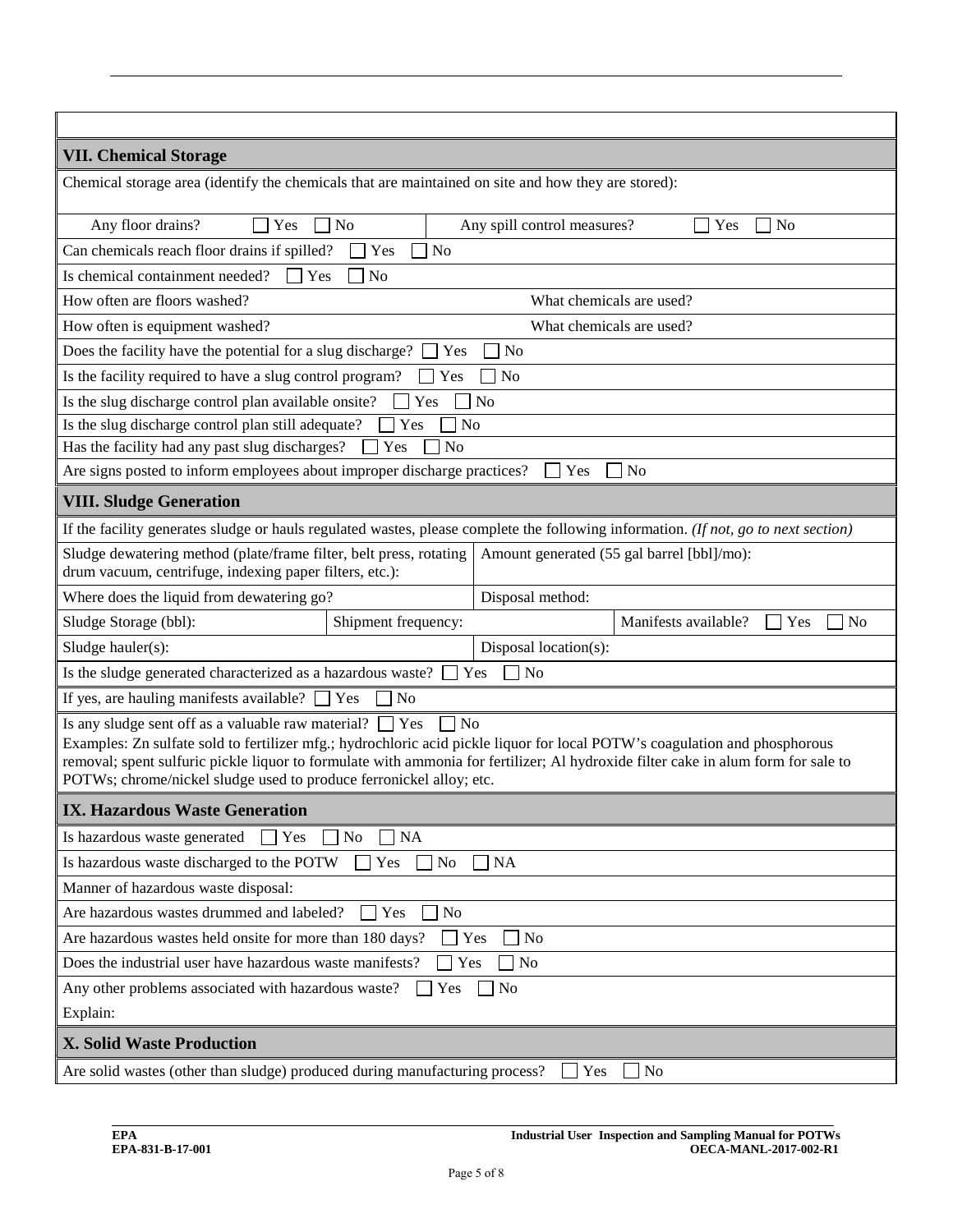| Describe the types and approximate volumes of solid waste produced:                                                                         |  |  |  |  |
|---------------------------------------------------------------------------------------------------------------------------------------------|--|--|--|--|
| Solid waste disposal method(s):                                                                                                             |  |  |  |  |
| XI. Monitoring, Recordkeeping, and Reporting                                                                                                |  |  |  |  |
| Description of sample location:                                                                                                             |  |  |  |  |
| Are there any concerns regarding the cleanliness or location of the sampling point? $\Box$ Yes<br>N <sub>0</sub><br>If yes, please explain: |  |  |  |  |
| Sampling method/technique:                                                                                                                  |  |  |  |  |
| Evaluation of monitoring data:<br><b>NA</b><br>Yes<br>N <sub>o</sub>                                                                        |  |  |  |  |
| If yes, was monitoring data adequate:<br><b>NA</b><br>$\Gamma$ Yes<br>No                                                                    |  |  |  |  |
| If not, explain why data was inadequate.                                                                                                    |  |  |  |  |
| Who performs non-permit required monitoring analysis if conducted?                                                                          |  |  |  |  |
| Are the permit requirements appropriate for:                                                                                                |  |  |  |  |
| Sample location(s)?<br>If no, explain:<br>Yes<br>No                                                                                         |  |  |  |  |
| Permit limit(s)?<br>If no, explain:<br>Yes<br>N <sub>o</sub>                                                                                |  |  |  |  |
| If no, explain:<br>Sample method?<br>N <sub>o</sub><br>Yes                                                                                  |  |  |  |  |
| If no, explain:<br>Sample frequency?<br>N <sub>o</sub><br>Yes                                                                               |  |  |  |  |
| What changes, if any, are needed in the permit?                                                                                             |  |  |  |  |
| Samples are analyzed according to 40 CFR part 136<br>Yes<br>No If no, Explain:<br>method where they exist?                                  |  |  |  |  |
| If alternative test procedures or modified methods are<br>used (40 CFR 136.4-6), were all requirements met?                                 |  |  |  |  |
| Samples are analyzed within required holding times?<br>Yes<br>N <sub>o</sub>                                                                |  |  |  |  |
| Samples are analyzed in-house or contract?                                                                                                  |  |  |  |  |
| If outside lab, what is the lab name?                                                                                                       |  |  |  |  |
| Samples are preserved according to 40 CFR part 136?<br>Yes<br>N <sub>o</sub>                                                                |  |  |  |  |
| Samples in required bottle type per 40 CFR part 136?                                                                                        |  |  |  |  |
| Samples are taken during periods of process discharge only?<br>Yes<br>N <sub>o</sub>                                                        |  |  |  |  |
| Chain-of-custody (COC) form is used?<br>Yes<br>No                                                                                           |  |  |  |  |
| If COC is not used, describe<br>documentation:                                                                                              |  |  |  |  |
| COC form is filled out properly?<br>Yes<br>N <sub>o</sub>                                                                                   |  |  |  |  |
| <b>Record Keeping</b>                                                                                                                       |  |  |  |  |
| All information kept for 3 years?<br>N <sub>o</sub><br>Yes                                                                                  |  |  |  |  |
| All required information available, current and complete?<br>$\sqrt{N}$<br>Yes                                                              |  |  |  |  |

**\_\_\_\_\_\_\_\_\_\_\_\_\_\_\_\_\_\_\_\_\_\_\_\_\_\_\_\_\_\_\_\_\_\_\_\_\_\_\_\_\_\_\_\_\_\_\_\_\_\_\_\_\_\_\_\_\_\_\_\_\_\_\_\_\_\_\_\_\_\_\_\_\_\_\_\_\_\_\_\_\_\_\_\_\_\_\_\_\_\_\_\_\_\_\_\_\_\_\_\_\_\_\_\_\_\_\_\_\_\_\_\_\_\_\_\_\_**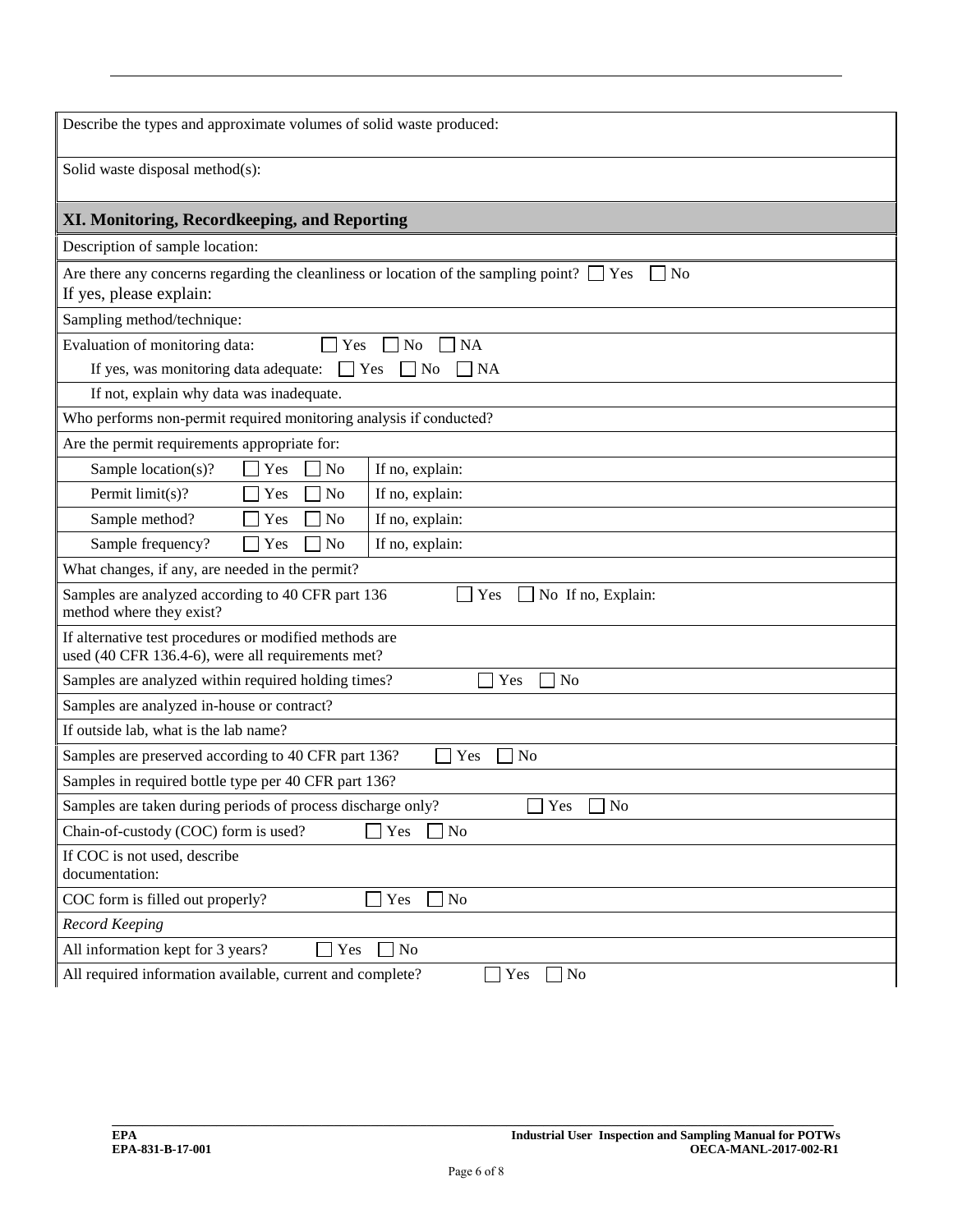| The date, exact place, method, and time of sampling and the names of the person or persons taking the samples;                                                                                                                      |
|-------------------------------------------------------------------------------------------------------------------------------------------------------------------------------------------------------------------------------------|
| The dates analyses were performed;                                                                                                                                                                                                  |
| Who performed the analyses;                                                                                                                                                                                                         |
| The analytical techniques/methods used; and                                                                                                                                                                                         |
| The results of such analyses.                                                                                                                                                                                                       |
| Explain:                                                                                                                                                                                                                            |
| Reporting                                                                                                                                                                                                                           |
| Did the facility report results of any more frequent than permit required sampling in the last reporting period?<br>Yes<br>No<br>If so, were all results reported?<br>Yes<br><b>No</b><br>Comments:<br>$\mathbf{I}$<br>$\mathsf{L}$ |
| POTW notified of all violations identified by industrial user within 24 hours of becoming aware?<br>Yes<br>N <sub>o</sub><br><b>NA</b>                                                                                              |
| If NA, does the POTW do all the facility's monitoring?<br>$\Box$ Yes<br>N <sub>o</sub>                                                                                                                                              |
| Resampling results following violations identified by industrial user submitted within 30 days of becoming aware?<br>Yes<br>No.                                                                                                     |
| Do sample results match what is reported by the industry?<br>$\Box$ Yes<br>$\Box$ No                                                                                                                                                |
| Explain:                                                                                                                                                                                                                            |
| Are there any violations that were not reported to the POTW?<br>$\overline{N}$<br><b>Yes</b>                                                                                                                                        |
| Explain:                                                                                                                                                                                                                            |
| Have bypasses been reported?                                                                                                                                                                                                        |
| Have upsets been reported?                                                                                                                                                                                                          |
| XII. Wastestreams Verification/Combined Wastestream Formula                                                                                                                                                                         |
| Can flow be measured at all sampling locations?<br>Yes<br>N <sub>o</sub>                                                                                                                                                            |
| Are flows measured at each sampling location?<br>Yes<br>N <sub>o</sub>                                                                                                                                                              |
| What type of measuring device is used?                                                                                                                                                                                              |
| How often are the flow measuring device(s) calibrated?                                                                                                                                                                              |
| Is there a calibration log for the flow meter?                                                                                                                                                                                      |
| Are dilution wastestreams present at the sample location?<br>$\blacksquare$ Yes<br>] No                                                                                                                                             |
| Yes<br>No.<br>Is the CWF used at the facility?                                                                                                                                                                                      |
| How are the flows determined?                                                                                                                                                                                                       |
| Is the facility using dilution to meet its effluent limits?<br>Yes<br>N <sub>o</sub><br>Explain:                                                                                                                                    |
| Should the facility be using the CWF?<br>Yes<br>No                                                                                                                                                                                  |
| N <sub>o</sub><br>Are there any new flows that need to be considered in the application of the CWF?<br>Yes                                                                                                                          |
| Are there any dilution flows that have not been accounted for?<br>Yes<br>$\Box$ No                                                                                                                                                  |